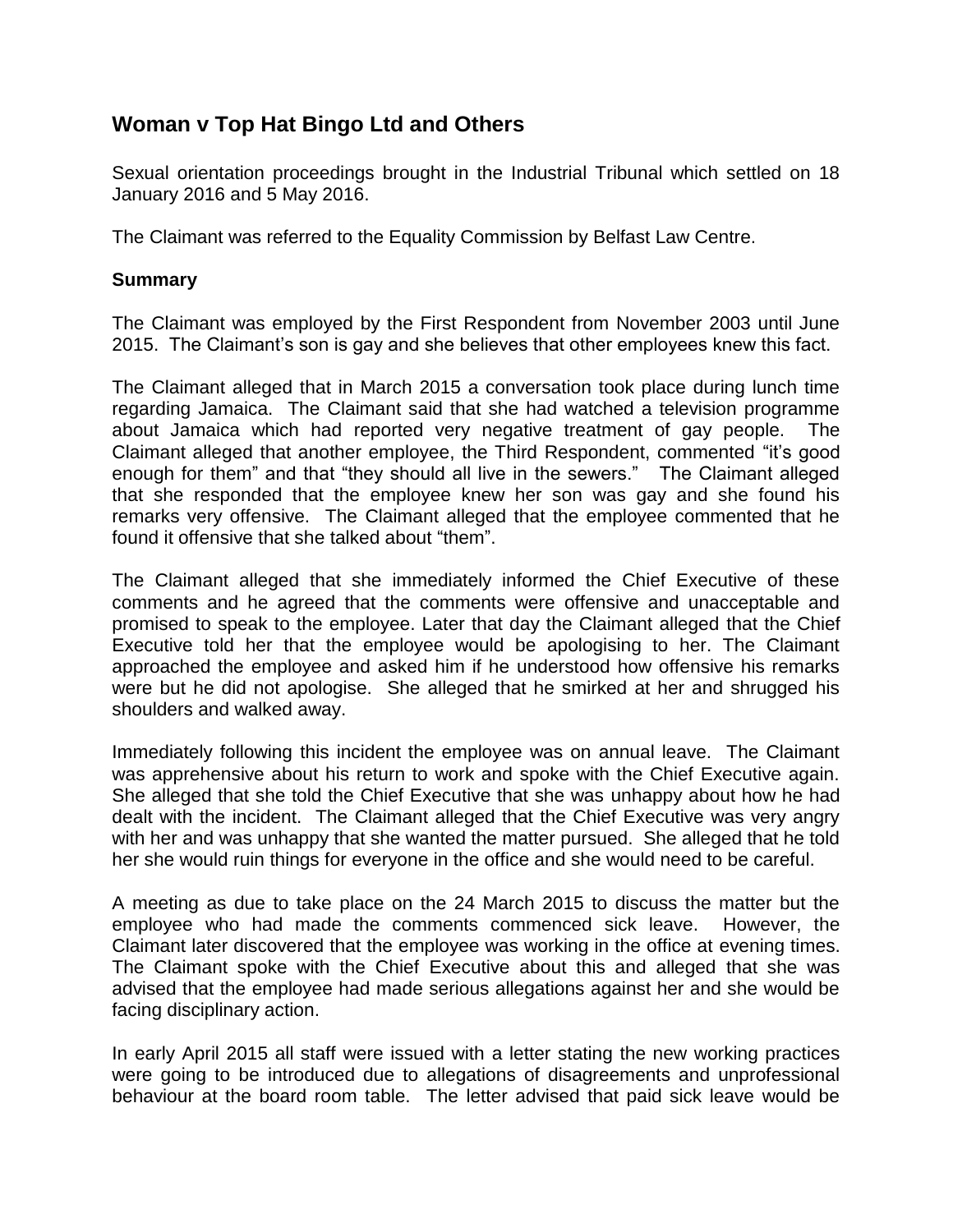removed and there were changes to the rules about booking annual leave. The Claimant believed that these changes were introduced because of her complaint against the employee.

The Claimant alleged that on the 20 April 2015 the Chief Executive advised her that if she was prepared to drop her allegations against the employee then the disciplinary action against her would go no further. The Claimant refused to withdraw her allegations as she wished these to be properly investigated and she felt that she had been treated very badly since she made her complaint.

The Claimant became aware that the employee was subjected to a disciplinary hearing on the 18 May 2015 and was given a final written warning. The Claimant was not involved in his disciplinary hearing.

The Claimant was given a letter on the 25 May 2015 inviting her to attend a disciplinary hearing the following day and that she was charged with gross misconduct and the possible outcome was her dismissal. The letter advising her of the disciplinary meeting enclosed a statement in which it was alleged another manager had made a very graphic homophobic comment to the Claimant about her son and she had not been offended. The Claimant was extremely shocked and distressed about this and vehemently denied that the manager made this comment.

The Claimant commenced sick leave. The Chief Executive wrote to her indicating that he had taken the view that she had resigned from her employment. The Claimant emailed the Chief Executive on the 31 May 2015 and asked him to deal with her complaints.

The Claimant resigned from her employment on the 4 June 2015. She believed that she had been harassed and victimised and that all trust and confidence between her and her employer was at an end.

Without admission of liability on the part of all Respondents, the First Named Respondent agreed to pay to the Claimant the sum of £12,500. The First Named Respondent agreed to provide the Claimant a reference on headed note paper. The First Named Respondent further agreed that should direct contact be made by perspective employers, only information in accordance with the reference shall be provided. The Respondents reaffirmed their commitment to the principle of equality of opportunity in employment and to ensuring that their practices and procedures comply in all respects with the provisions of the Sex Discrimination (NI) Order 1976, as amended, and the Employment Equality (Sexual Orientation) Regulations (NI) 2003 and the relevant Codes of Practice. The Respondents undertook to meet with Employment Law Consultancy to review their policies, practices and procedures to ensure that they were effective and conform with the requirements of the Sex Discrimination (NI) Order 1976, as amended, and the Employment Equality (Sexual Orientation) Regulations (NI) 2003 and the relevant Codes of Practice and will take such steps to implement any reasonable recommendations that Employment Law Consultancy may make,